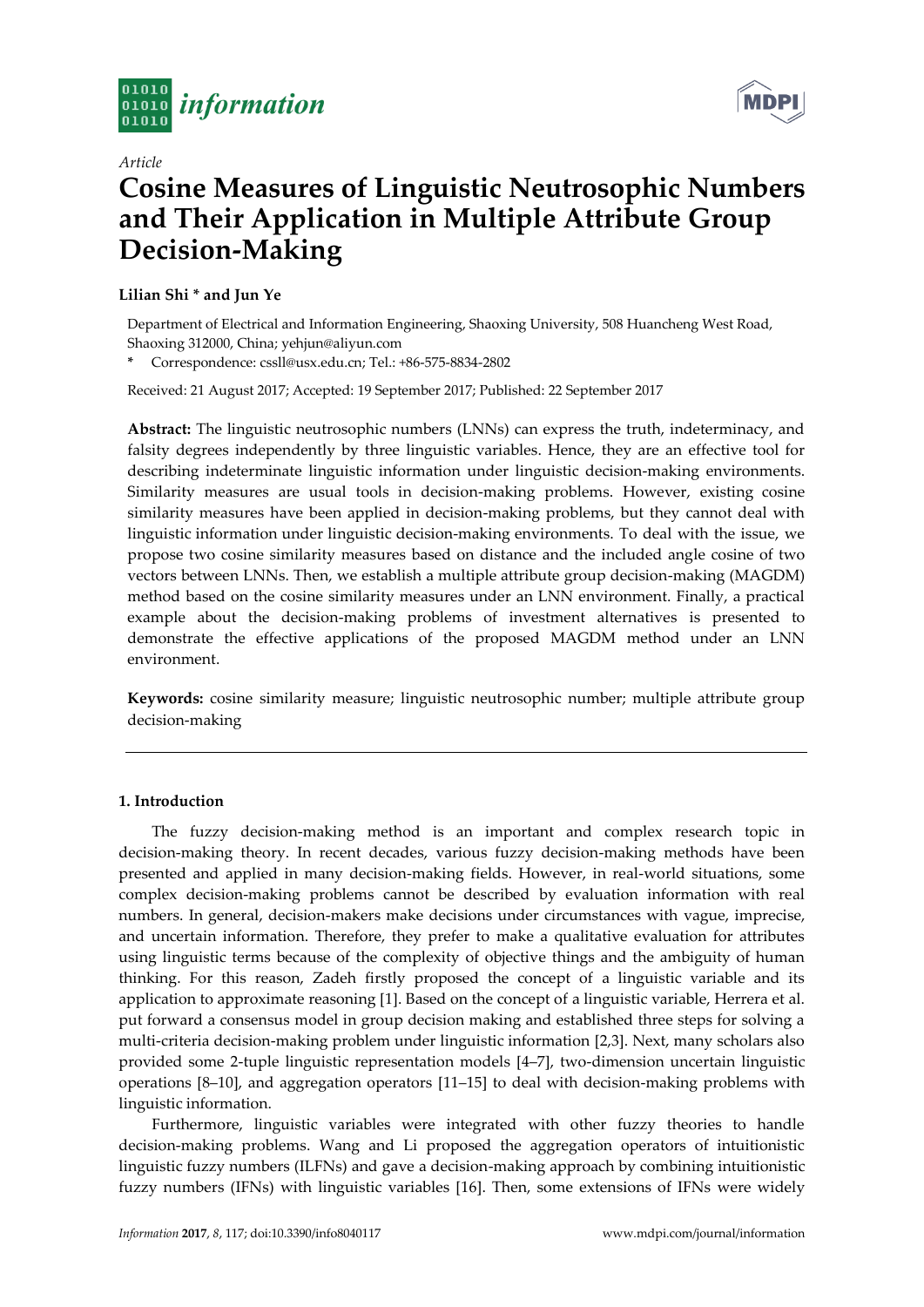studied, including some improved intuitionistic linguistic aggregation operators and their application in MAGDM problems [17–23], interval-valued intuitionistic linguistic sets and their application in multi-criteria decision-making (MCDM) problems [24], and so on. Rodriguez et al. also proposed hesitant fuzzy linguistic term sets (HFLTSs) by combining the hesitant fuzzy sets (HFSs) with linguistic variables [25]. Some new HFLTS approaches have been presented to solve decision-making problems in recent years [26–34]. Moreover, Zhou et al. defined intuitionistic hesitant linguistic sets (IHLSs) and several operators on the basis of hesitant fuzzy linguistic sets (HFLSs) and intuitionistic linguistic sets (ILSs) [35]. Faizi et al. proposed an outranking method for MCDM problems using IHLSs [36].

In these extensions of fuzzy linguistic methods mentioned above, including ILFNs, HFLTSs, and IHLSs, there are only two linguistic variables for describing the linguistic information of both the truth/membership and falsity/non-membership degrees. So, the existing linguistic variables cannot express indeterminate or inconsistent linguistic information. However, the real decision-making problems often contain indeterminate or inconsistent information. To express this indeterminate or inconsistent information, Smarandache proposed the concept of neutrosophic sets (NSs) [37] and neutrosophic numbers (NNs) [38,39]. In neutrosophic theory, NSs and NNs are two different branches. Recently, NSs have been studied by some scholars and applied for solving MCDM problems [40–42]. NNs can effectively describe incomplete or indeterminate information because they consist of a determinate part and indeterminate part. Ye proposed a bidirectional projection method for MAGDM problems with NNs [43]. Ye presented a MAGDM method under an NN environment [44]. Linguistic variables can easily express a qualitative evaluation for an attribute in complex decision-making problems, but they cannot describe indeterminate or inconsistent evaluation information. To overcome the insufficiency of the existing linguistic variables, many researches extended linguistic variables to NSs and NNs. Li et al. introduced the concept of linguistic neutrosophic sets (LNSs) and their application in multicriteria decision-making problems [45]. Luo et al. proposed a decision-making approach based on an extended linguistic preference structure [46]. Wang et al. presented a decision-making method under single-valued neutrosophic linguistic environments [47]. Fang and Ye [48] put forward the concept of linguistic neutrosophic numbers (LNNs) by combining neutrosophic numbers (NNs) with linguistic variables, which is characterized independently by the truth, indeterminacy, and falsity linguistic variables. The basic operational laws of LNNs were developed. Further, an LNN-weighted arithmetic averaging (LNNWAA) operator and an LNN-weighted geometric averaging (LNNWGA) operator were proposed for MAGDM problems with LNNs [48]. The similarity measure between fuzzy sets is an important mathematical tool for determining the degree of similarity between two objects, which is effectively applied in decision-making problems. Biswas et al. proposed a cosine similarity measure of trapezoidal fuzzy neutrosophic numbers [49]. Mahmood et al. presented three similarity measures between simplified neutrosophic hesitant fuzzy sets [50]. The above cosine similarity measures have been applied in decision-making problems, but they cannot deal with linguistic information under linguistic decision-making environments. Hence, this paper extends cosine similarity measures to LNNs, which can solve linguistic information decision-making problems. In this paper, we propose two cosine similarity measures based on distance and the included angle cosine between LNNs in vector space, and establish a MAGDM method based on the cosine similarity measures under an LNN environment. The main advantage of the LNN method is that it is able to effectively handle indeterminate linguistic information under linguistic decision-making environments.

The rest of the article is organized as follows. Section 2 briefly introduces some basic concepts of LNNs. Section 3 proposes the cosine similarity measures based on distance and the included angle cosine of two vectors. In Section 4, we establish a MAGDM method based on the cosine similarity measures of LNNs. Section 5 gives a practical example and comparison analysis using LNNs. Conclusions of this work are summarized in Section [6.](http://www.sciencedirect.com.dbgw.lis.curtin.edu.au/science/article/pii/S1568494612000555#sec0100)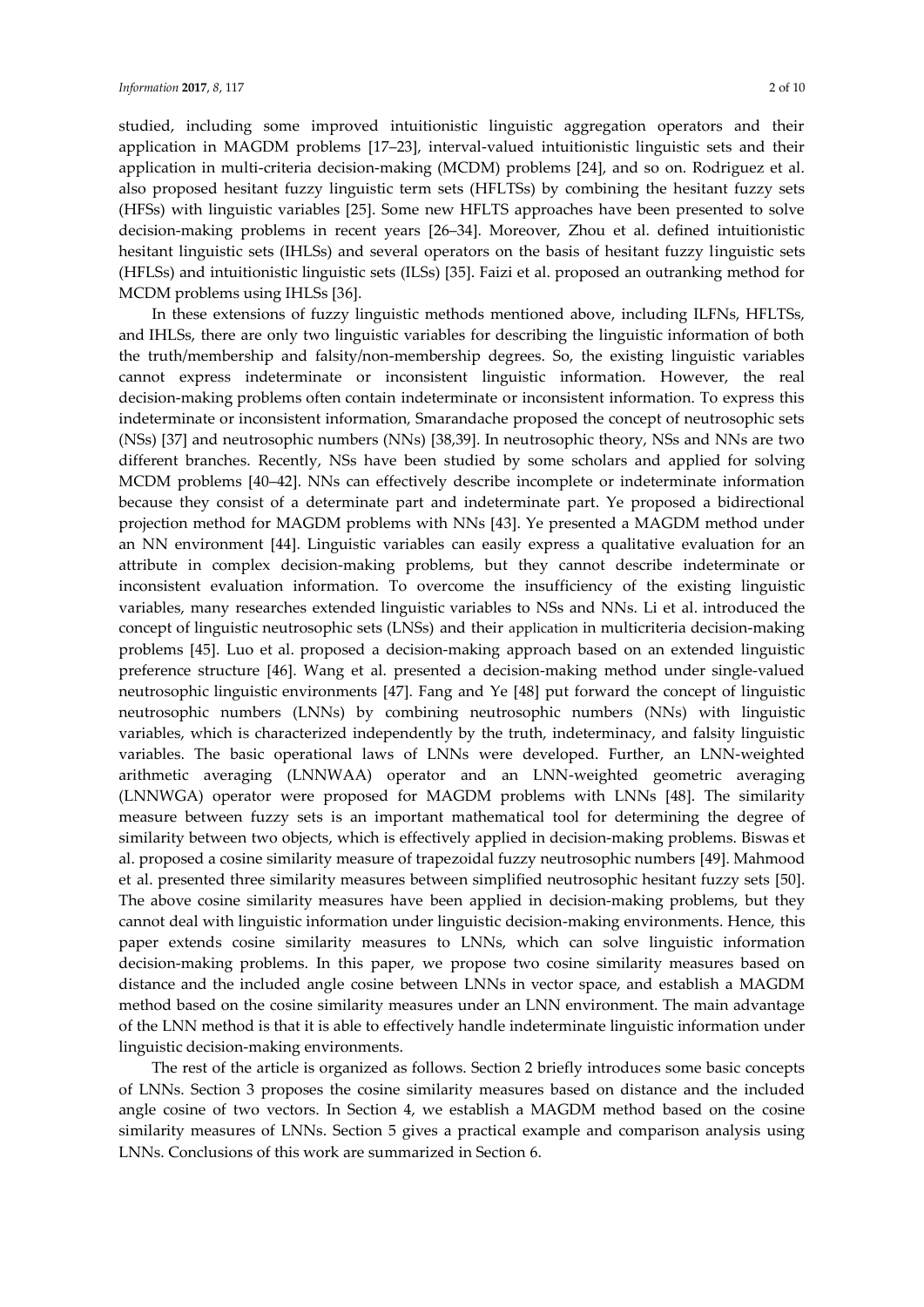#### **2. Some Basic Concepts of LNNs**

In this section, we briefly introduce basic concepts of linguistic variables, linguistic term sets, and linguistic neutrosophic numbers (LNNs), which will be needed in the following analysis.

Zadeh firstly proposed the concept of linguistic variables [1], which represent qualitative data using words or sentences in natural language [2]. Let *S =* {*s*0, *s*1, …, *sτ*} is a linguistic term set with odd cardinality  $\tau$  + 1, where *si* represents the value of a linguistic variable. For example, taking  $\tau$  = 8, one can specify a linguistic term set  $S = \{s_0 =$  extremely low,  $s_1 =$  very low,  $s_2 =$  low,  $s_3 =$  slightly low,  $s_4 =$ medium,  $s_5$  = slightly high,  $s_6$  = high,  $s_7$  = very high,  $s_8$  = extremely high}. Then, the linguistic term set must satisfy the following characteristics [2,3]:

- (1) Ordering:  $s_i \geq s_j$  if  $i \geq j$ .
- (2) Negation operator: Neg  $(s_i) = s_{\tau+1-i}$ .
- (3) Maximum operator: Max  $(s_i, s_j) = s_i$  if  $i \geq j$ .
- (4) Minimum operator: Min  $(s_i, s_j) = s_j$  if  $i \geq j$ .

By combining neutrosophic numbers (NNs) [39,40] with linguistic variables, Fang and Ye [48] introduced the concept of linguistic neutrosophic numbers (LNNs) and give the following definition:

**Definition 1 [48].** *Assume that*  $S = \{s_0, s_1, ..., s_\tau\}$  *is a linguistic term set with odd cardinality*  $\tau + 1$ *. If*  $e = \langle s_\alpha, s_\tau \rangle$  $s_\beta,\,s_\gamma$ > is defined for  $s_\alpha,\,s_\beta,\,s_\gamma\,\in\,\,S$  and  $\alpha,\,\beta,\,\gamma\in\,[0,\,\tau]$ , where  $s_\alpha,\,s_\beta$ , and  $s_\gamma$  represent, respectively, the truth *degree, indeterminacy degree, and falsity degree by linguistic terms, then e is called a linguistic neutrosophic number (LNN).*

#### **3. Cosine Measures of LNNs**

In this section, two cosine measures between LNNs are proposed.

**Definition 2.** Assume that  $S = \{s_0, s_1, ..., s_{\tau}\}\$  is a linguistic term set with odd cardinality  $\tau$ +1. If  $E = \{e_1, e_2, ..., e_{\tau}\}$ en} and G = {g1, g2, ..., gn} are two sets of LNNs, where  $e^{}_k = <\!s^{}_{\alpha e^{}_k}, s^{}_{\beta e^{}_k}, s^{}_{\gamma e^{}_k}>$  and  $g_k = \langle s_{\alpha g_k}, s_{\beta g_k}, s_{\gamma g_k} \rangle$  are LNNs with  $s_{\beta e_k}, s_{\gamma e_k}, s_{\alpha g_k}, s_{\beta g_k}, s_{\gamma g_k} \in S$  and  $f(s_j) = j$  is a linguistic scale function for  $\alpha$ ex, βex, γex,  $\alpha$ gx, βgx, γgx  $\in$  [0, τ] and k = 1, 2, …, n. Then, two cosine measures of E and G *are proposed based on distance and the included angle cosine of two vectors, respectively, as follows:*

*Cosine similarity measure based on distance*

$$
C_{LNNS}^{1}(E,G) = \frac{1}{n} \sum_{k=1}^{n} \cos\left(\frac{\left|f(s_{\alpha e_k}) - f(s_{\alpha g_k})\right| + \left|f(s_{\beta e_k}) - f(s_{\beta g_k})\right| + \left|f(s_{\gamma e_k}) - f(s_{\gamma g_k})\right|}{6\tau}\right) \right)
$$
  
= 
$$
\frac{1}{n} \sum_{k=1}^{n} \cos\left(\frac{|\alpha e_k - \alpha g_k| + |\beta e_k - \beta g_k| + |\gamma e_k - \gamma g_k|}{6\tau}\pi\right)
$$
 (1)

*Cosine similarity measure based on the included angle cosine of two vectors*

$$
C_{LNNS}^{2}(E,G) = \frac{1}{n} \sum_{k=1}^{n} \frac{f(s_{\alpha e_k}) \cdot f(s_{\alpha g_k}) + f(s_{\beta e_k}) \cdot f(s_{\beta g_k}) + f(s_{\gamma e_k}) \cdot f(s_{\gamma g_k})}{\sqrt{(f(s_{\alpha e_k}))^2 + (f(s_{\beta e_k}))^2 + (f(s_{\gamma e_k}))^2 \times \sqrt{(f(s_{\gamma g_k}))^2 + (f(s_{\beta g_k}))^2 + (f(s_{\gamma g_k}))^2}}
$$
\n
$$
= \frac{1}{n} \sum_{k=1}^{n} \frac{\alpha e_k \cdot \alpha g_k + \beta e_k \cdot \beta g_k + \gamma e_k \cdot \gamma g_k}{\sqrt{(\alpha e_k)^2 + (\beta e_k)^2 + (\gamma e_k)^2 \times \sqrt{(\alpha g_k)^2 + (\beta g_k)^2 + (\gamma g_k)^2}}}
$$
\n(2)

According to the above definition, the two cosine similarity measures  $C<sup>i</sup>NNs$  (*E*, *G*) (*i* = 1, 2) for LNNs satisfy the following properties (p1)–(p3):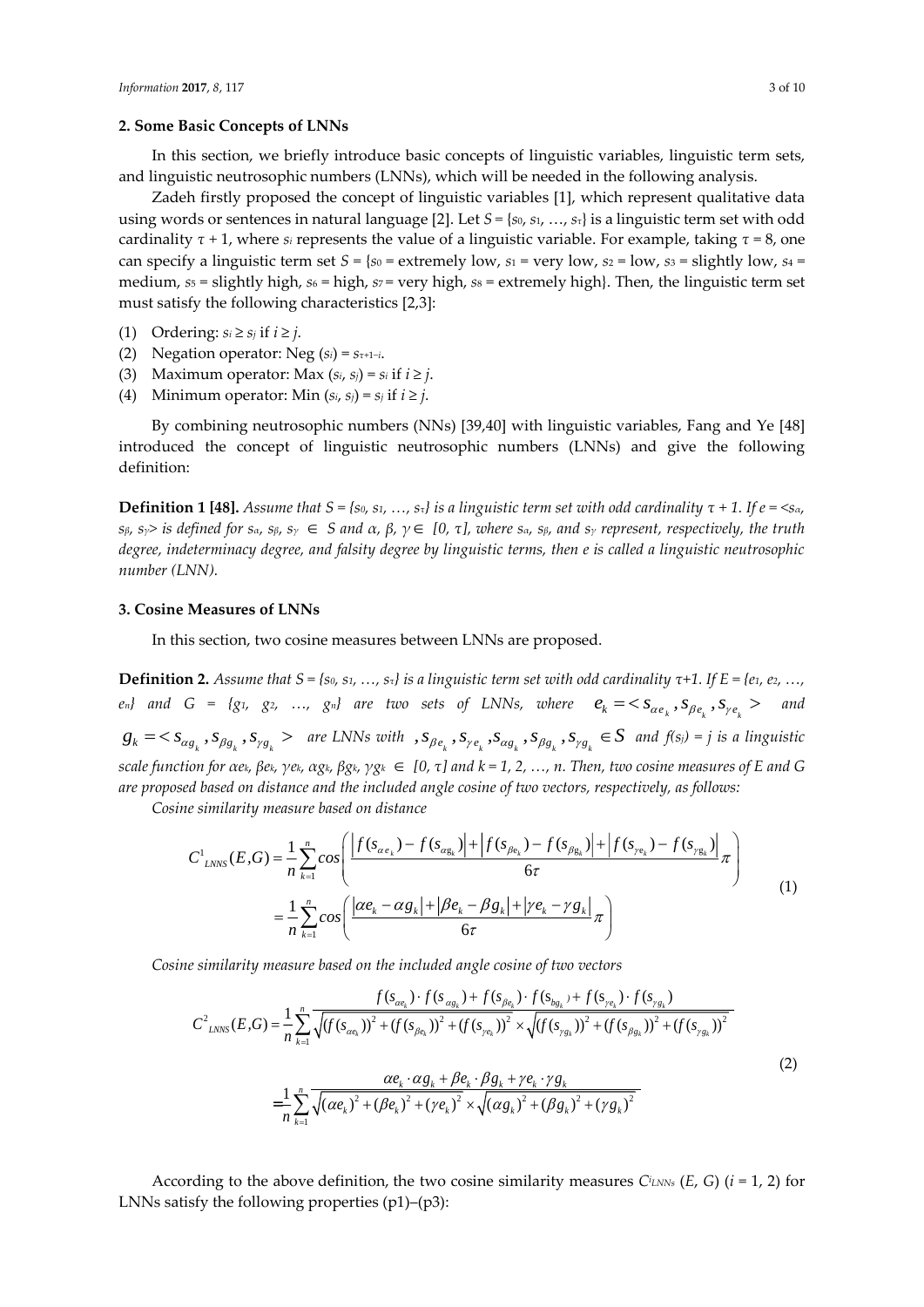(p1) 0 ≤ *C<sup>i</sup> LNNs* (*E*, *G*) ≤ 1; (p2) *C<sup>i</sup> LNNs* (*E*, *G*) = *C<sup>i</sup> LNNs* (*G*, *E*); (p3) If  $E = G$ , then  $C$ <sup>*i*</sup>LNNs</sub> (*G*, *E*) = 1.

**Proof.** Firstly, we prove the properties (p1)–(p3) of *C*<sup>1</sup> *LNNs* (*E*, *G*).

Let  $\theta = (\vert \alpha e_k - \alpha g_k \vert + \vert \beta e_k - \beta g_k \vert + \vert \gamma e_k - \gamma g_k \vert) \pi / 6 \tau$ there exist  $0 \leq (|\alpha e_k - \alpha g_k|)/\tau \leq 1$ ,  $0 \leq (|\beta e_k - \beta g_k|)/\tau \leq 1$ , and  $0 \leq (|\gamma e_k - \gamma g_k|)/\tau \leq 1$ . Then, there is  $0 \leq ( \left| \alpha e_k - \alpha g_k \right| + \left| \beta e_k - \beta g_k \right| + \left| \gamma e_k - \gamma g_k \right| )/3 \tau \leq 1.$ 

For  $0 \le \theta \le \pi/2$ ,  $0 \le \cos \theta \le 1$ . Hence,  $0 \le C^1$ *LNNs*  $(E, G) \le 1$  holds.

(p2) It is straightforward.

(p3) If  $E = G$ , there are  $\langle s_{\alpha e_k}, s_{\beta e_k}, s_{\gamma e_k} \rangle = \langle s_{\alpha g_k}, s_{\beta g_k}, s_{\gamma g_k} \rangle$ . Here, E and G can be considered as sets, there exist  $E \supseteq G$  and  $E \subseteq G$ , then  $s_{\alpha e_k} = s_{\alpha g_k}$ ,  $s_{\beta e_k} = s_{\beta g_k}$  and  $s_{\gamma e_k} = s_{\gamma g_k}$ *E*):<br> *E*) = 1.<br>
perfies (p1)-(p3) of C<sup>1</sup>*xN*86 (*E*, *G*).<br>  $\ell \ell_k - \alpha g_k | + |\beta \ell_k - \beta g_i| + |\gamma \ell_k - \gamma g_i|$ ) $\pi / 6\tau$  there exist<br>  $(\vert \beta \ell_k - \beta g_k \vert) / 7 \leq 1$ , and  $0 \leq (\vert \gamma \ell_k - \gamma g_k \vert) / 7 \leq 1$ . Then, there is<br>  $\vert \ell \vert \ell \ell_k - \gamma g_k \vert$ , for  $k = 1, 2, ..., n$ . According to the operational laws of LNNs, we have  $f(s_{\alpha}) = f(s_{\alpha})$ , 4 of 10<br>
there exist<br>
Then, there is<br>  $E$  and  $G$  can be<br>  $\text{and } S_{\gamma e_k} = S_{\gamma g_k}$ <br>  $(S_{\alpha e_k}) = f(S_{\alpha g_k}),$ <br>  $\gamma e_k = \gamma g_k$ , then<br>
1 holds. **h**<br>**h**, there is<br>and *G* can be<br>**nd**  $s_{\gamma e_k} = s_{\gamma g_k}$ <br> $e_k$ ) = *f* ( $s_{\alpha g_k}$ ),<br> $s_k$  =  $\gamma g_k$ , then<br>aolds. *f* and  $f(\theta)$  is  $f(\theta)$ ,  $f(\theta)$   $f(\theta)$ ,  $f(\theta)$   $f(\theta)$ ,  $f(\theta)$   $f(\theta)$   $f(\theta)$   $f(\theta)$   $f(\theta)$   $f(\theta)$   $f(\theta)$   $f(\theta)$   $f(\theta)$   $f(\theta)$   $f(\theta)$   $f(\theta)$   $f(\theta)$   $f(\theta)$   $f(\theta)$   $f(\theta)$   $f(\theta)$   $f(\theta)$   $f(\theta)$   $f(\theta)$   $f(\theta)$   $f(\theta)$   $f(\theta)$   $f(\theta$  $f(s_{\beta e_k}) = f(s_{\beta g_k})$ , and  $f(s_{\gamma e_k}) = f(s_{\gamma g_k})$ , hence  $\alpha e_k = \alpha g_k$ ,  $\beta e_k = \beta g_k$ , and  $\gamma e_k = \gamma g_k$ , then  $cos\left((\left|\alpha e_k-\alpha g_k\right|+\left|\beta e_k-\beta g_k\right|+\left|\gamma e_k-\gamma g_k\right|)\pi/6\tau\right)\ =cos0\!=\!1$ . Thus, C<sup>1</sup>LNNs (G, E) = 1 holds. 4 of 10<br>
2 2 (  $C_{\text{tr}}(E, G)$ ,<br>  $-\beta g_k| + y \epsilon_k - \gamma g_k|$ ) $x/6\tau$ , there exist<br>  $\epsilon \leq \ln \text{ad } 0 \leq (|y \epsilon_k - \gamma g_k|) / \tau \leq 1$ . Then, there is<br>  $\epsilon \leq 1$ ,<br>  $\epsilon \leq C_{\text{trivic}}(E, G) \leq 1$  holds,<br>  $\epsilon_k \geq -c s_{\text{tric},k}, s_{\text{tric},k}, s_{\text{tric},k} >$ .

Secondly, we prove the properties (p1)–(p3) of *C*<sup>2</sup> *LNNs* (*E*, *G*).

(p1) It is obvious that  $C^2$ *LNNs* (*E*, *G*)  $\geq$  0. Then, we only prove  $C^2$ *LNNs* (*E*, *G*)  $\leq$  1.

According to Cauchy-Schwarz inequality, we can obtain the following inequality:

$$
\alpha e_k \cdot \alpha g_k + \beta e_k \cdot \beta g_k + \gamma e_k \cdot \gamma g_k \le \sqrt{(\alpha e_k)^2 + (\beta e_k)^2 + (\lambda e_k)^2} \times \sqrt{(\alpha g_k)^2 + (\beta g_k)^2 + (\gamma g_k)^2}.
$$
  
Obviously, 
$$
\frac{1}{n} \sum_{k=1}^n \frac{\alpha e_k \cdot \alpha g_k + \beta e_k \cdot \beta g_k + \gamma e_k \cdot \gamma g_k}{\sqrt{(\alpha e_k)^2 + (\beta e_k)^2 + (\gamma e_k)^2} \times \sqrt{(\alpha g_k)^2 + (\beta g_k)^2 + (\gamma g_k)^2}} \le 1.
$$

Hence, 0 ≤ *C*<sup>2</sup> *LNNs* (*G*, *E*) ≤ 1 holds.

(p2) It is obvious that the property is true.

(p3) If  $E = G$ ,  $\langle S_{\alpha e_k}, S_{\beta e_k}, S_{\gamma e_k} \rangle = \langle S_{\alpha g_k}, S_{\beta g_k}, S_{\gamma g_k} \rangle$ , for  $k = 1, 2, ..., n$ . Here, E and G can be considered as two vectors, so  $||E|| = ||G||$ ,  $||E|| = \sqrt{(f(s_{\alpha e_1}))^2 + (f(s_{\beta e_2}))^2 + (f(s_{\gamma e_1}))^2}$ , and onsidered as two vectors, so  $||E|| = ||G||$ ,  $||E|| = \sqrt{(f (s_{\alpha e_k}))^2 + (f (s_{\beta g_k}))^2 + (f (s_{\beta g_k}))^2 + (f (s_{\beta g_k}))^2}$ , and there exists

2 2 2 2 2 2 2 2 ( ) ( ) + ( ) ( )+ ( ) ( ) =( ( )) ( ( )) ( ( )) ( ( )) ( ( )) ( ( )) ( ) ( ) + ( ) ( )+ ( ) ( ) =( ( )) + ( ( )) + ( ( *k k k k k k k k k k k k k k k k k k k k e g e g e g e e e g g g e g e g e g e e e E G E E E G E G f s f s f s f s f s f s f s f s f s f s f s f s f s f s f s f s f s f s f s f s f s* <sup>2</sup> 2 2 2 2 2 2 )) ( )) + ( ( )) + ( ( )) = =1 ( ( )) + ( ( )) + ( ( )) ( *k k k k k k k e e e e e e f s f s f s f s f s f s* , g ( ) ( ) and ( ) *k k k g k e k f s g , f s g , f s g g* , then

According to the operational laws of LNNs, we have  $f(s_{\alpha e_k}) = \alpha e_k$ ,  $f(s_{\beta e_k}) = \beta e_k$ ,  $f(s_{\gamma e_k}) = \gamma e_k$ 

$$
\frac{\alpha e_k \cdot \alpha g_k + \beta e_k \cdot \beta g_k + \gamma e_k \cdot \gamma g_k}{\sqrt{(\alpha e_k)^2 + (\beta e_k)^2 + (\gamma e_k)^2} \times \sqrt{(\alpha g_k)^2 + (\beta g_k)^2 + (\gamma g_k)^2}} = 1
$$

Hence, *C*<sup>2</sup> *LNNs* (*G*, *E*) = 1 holds.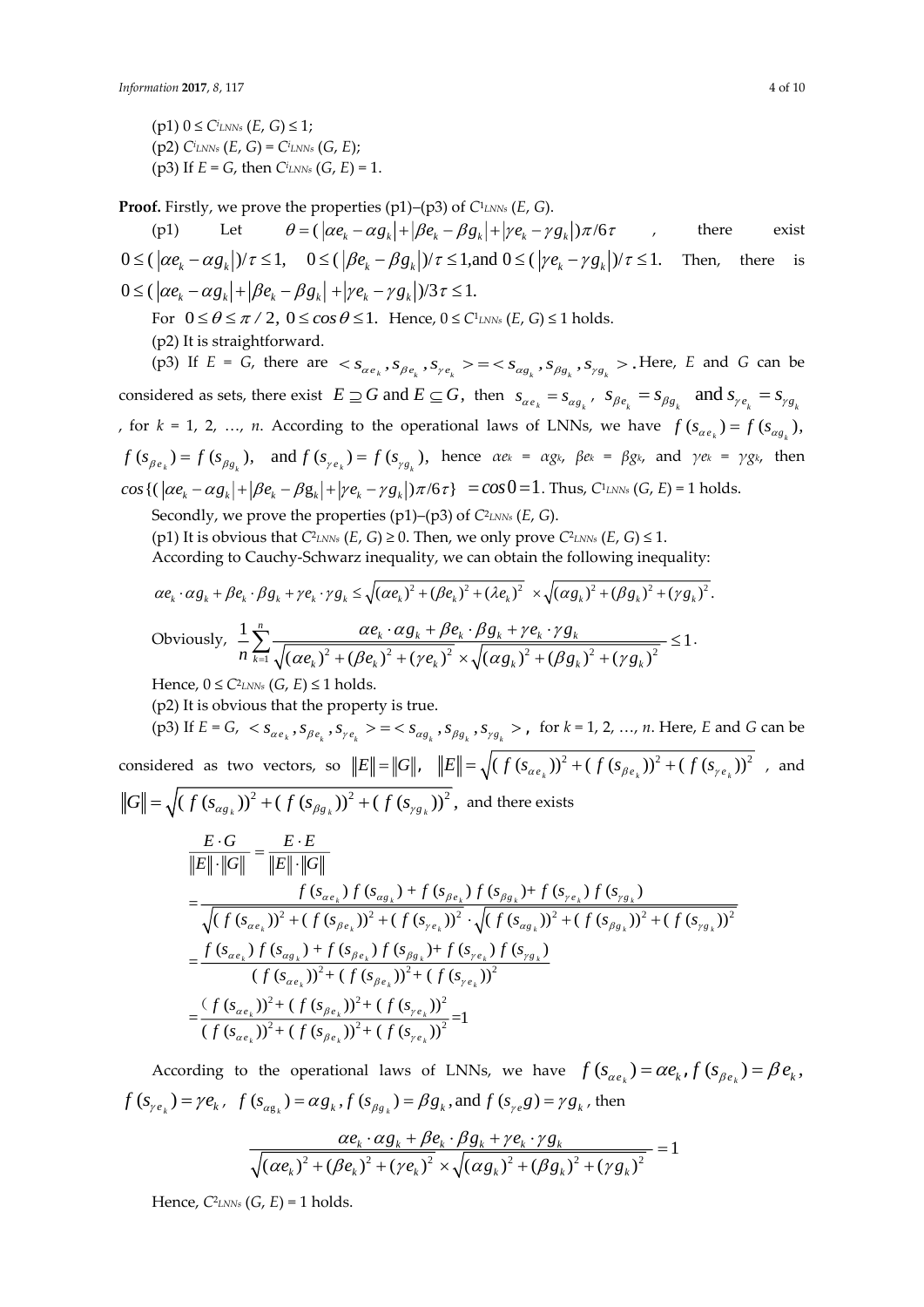Thus, we have finished the proof.

If we consider the weights of the elements  $e_k$  and  $g_k$  ( $k = 1, 2, ..., n$ ), the two weighted cosine similarity measures between *E* and *G* are proposed, respectively, as follows:

$$
C^{\omega l}{}_{L N N S}(E, G) = \sum_{k=1}^{n} \omega_k \cos \left( \frac{|\alpha e_k - \alpha g_k| + |\beta e_k - \beta g_k| + |\gamma e_k - \gamma g_k|}{6\tau} \pi \right) \tag{3}
$$

$$
C^{\omega 2}{}_{LNNS}(E,G) = \sum_{k=1}^{n} \omega_k \frac{\alpha e_k \cdot \alpha g_k + \beta e_k \cdot \beta g_k + \gamma e_k \cdot \gamma g_k}{\sqrt{(\alpha e_k)^2 + (\beta e_k)^2 + (\gamma e_k)^2} \times \sqrt{(\alpha g_k)^2 + (\beta g_k)^2 + (\gamma g_k)^2}}
$$
(4)

where  $\omega_k \in [0, 1]$ , and  $\sum_{k=1}^n \omega_k = 1$  for  $k = 1, 2, ..., n$ .  $\sum_{k=1}^{n} \omega_k = 1$  for  $k = 1, 2, ..., n$ .

It is obvious that the two weighted cosine similarity measures  $C^{\omega t_{LNNs}}(E, G)$  (*i* = 1, 2) also satisfy the following properties (p1)–(p3):

- (p1) 0 ≤ *Cω<sup>i</sup> LNNs* (*E*, *G*) ≤ 1;
- (p2) *Cω<sup>i</sup> LNNs* (*E*, *G*) = *Cω<sup>i</sup> LNNs* (*G*, *E*);
- (p3) If  $E = G$ , then  $C^{\omega i}$  *LNNs* = 1.

Especially when  $\omega_k = 1/n$  for  $k = 1, 2, ..., n$ , Equations (3) and (4) are reduced to Equations (1) and (2), respectively.

We can easily prove the properties (p1)–(p3) for  $C^{\omega i}$ <sub>*LNNs*</sub> (*E*, *G*) (*i* = 1, 2) by a similar proof process.

### **4. MAGDM Method Based on the Cosine Measures of LNNs**

In this section, we apply the cosine similarity measures of LNNs to solve MAGDM problems with LNN information.

For an MAGDM problem, let  $H = \{h_1, h_2, ..., h_m\}$  be a set of *m* alternatives and  $A = \{A_1, A_2, ..., A_n\}$ be a set of *n* attributes. The weight vector of the attributes  $A_j(j=1, 2, ..., n)$  is  $\omega_A = (\omega_{A1}, \omega_{A2}, ..., \omega_{An})^T$ ,  $\alpha_{A}$   $\alpha_{A}$   $\in$   $[0, 1]$ , and  $\sum_{j=1}^{n} \omega_{A_j} = 1$  for  $j = 1, 2, ..., n$ . Assume that  $EX = \{EX_1, EX_2, ..., EX_y\}$ is a group of experts and their corresponding weight vector is *ω<sup>E</sup>* = (*ωE*1, *ωE*2, …, *ωEy*) <sup>T</sup>, satisfying *ωEk* [0, 1], and  $\sum_{k=1}^{y} \omega_{Ek} = 1$  for  $k = 1, 2, ..., y$ . The linguit  $\sum_{k=1}^{y} \omega_{Ek} = 1$  for  $k = 1, 2, ..., y$ . The linguistic term is set  $S = \{s_0 = \text{extremely low, } s_1 = \text{extremely~} \}$ very low, *s*3 = low, *s*<sup>4</sup> = medium, *s*<sup>5</sup> = slightly high, *s*<sup>6</sup> = high, *s*7 = very high, *s*<sup>8</sup> = extremely high}. Each expert can assign the truth degree, falsity degree, and indeterminacy degree to each attribute  $A_j$  ( $j = 1$ , 2, …, *n*) on the alternatives *hi*(*i* =1, 2, …, *m*) according to the linguistic terms, respectively. Therefore, we can established an LNN decision matrix  $D^k = (d_{i,j}^k)_{m \times n} = [D_1^k, D_2^k, \cdots, D_m^k]^{\mathrm{T}}$ o the linguistic terms, respectively. Therefore,<br>  $D^k = (d_{i,j}^k)_{m \times n} = [D_1^k, D_2^k, \dots, D_m^k]^T$ , where  $\delta_{\beta_{i,j}^k}$  ,  $\delta_{\beta_{i,j}^k}$  ,  $\delta_{\gamma_{i,j}^k}$  $d_{i,j}^k = \langle s_{\alpha_{i,j}^k}, s_{\beta_{i,j}^k}, s_{\gamma_{i,j}^k} \rangle (i = 1, 2, ..., m; j = 1, 2, ..., n; k = 1, 2, ..., y)$  is an LNN for  $s_{\alpha_{i,j}^k}, s_{\beta_{i,j}^k}, s_{\gamma_{i,j}^k}$  $\in$  $[0, 1],$  and  $D_i^k = \{d_{i,1}^k, d_{i,2}^k, \cdots, d_{i,n}^k\} = \{ \langle s_{\alpha_{i,1}^k}, s_{\beta_{i,1}^k}, s_{\gamma_{i,1}^k} \rangle, \langle s_{\alpha_{i,2}^k}, s_{\beta_{i,2}^k}, s_{\gamma_{i,2}^k} \rangle,$ 

 $..., *S*_{\alpha_{i,n}^k}$  ,  $S_{\beta_{i,n}^k}$  ,  $S_{\gamma_{i,n}^k} > \}$ .

Then, we apply the cosine similarity measures of LNNs to solve MAGDM problems using the following steps:

**Step 1**: Establish an ideal alternative (ideal solution) LNN matrix as follows: T **Step 1:** Establish an ideal alternative (ideal solution) LNN matrix as follows:<br> $H^* = (h_{i,j}^*)_{m \times n} = [H_1^*, H_2^*, \cdots, H_m^*]^T$  with  $h_{i,j}^* = < max(s_{\alpha_{i,j}}), min(s_{\beta_{i,j}}), min(s_{\gamma_{i,j}}) > (i = 1, 2, ..., m)$ *m*; *j* = 1, 2, …, *n*).

**Step 2**: Calculate the weighted cosine measure values between  $D_i^k$  and the ideal alternative  $H_i^k$ by Equation (3) or Equation (4) and obtain the value of  $C^{\omega_1}$ <sub>*LNNs*</sub> ( $D_i^k$ ,  $H_i^i$ ) or  $C^{\omega_2}$ <sub>*LNNs*</sub> ( $D_i^k$ ,  $H_i^i$ ) ( $i = 1, 2, ..., n$ *m*).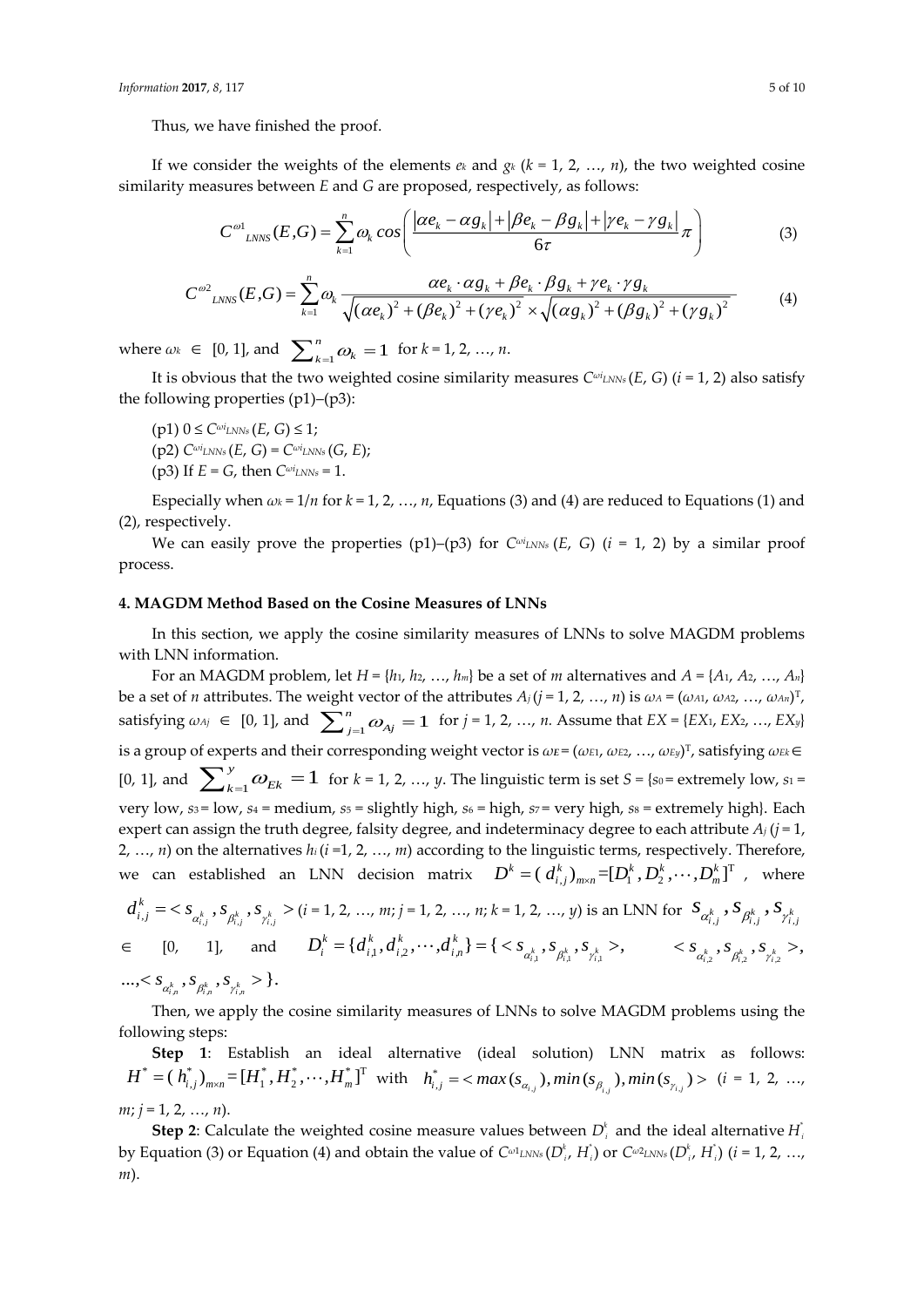**Step 3**: Calculate the overall weighted cosine measure values considering the corresponding weight of each expert to evaluate the alternatives  $H_i$  ( $i = 1, 2, ..., m$ ), as follows:

$$
C^{\omega 1}{}_{LNNs}(D^k, H_i) = \sum\nolimits_{k=1}^y \omega_{Ek} \cdot C^{\omega 1}{}_{LNNs}(D_i^k, H_i^*)
$$
 (5)

$$
C^{\omega 2}{}_{LNNs}(D^k, H_i) = \sum_{k=1}^{y} \omega_{Ek} \cdot C^{\omega 2}{}_{LNNs}(D_i^k, H_i^*)
$$
 (6)

where  $\omega_{E_k} \in [0, 1]$  and  $\sum_{k=1}^{y} \omega_{E_k} = 1$  for  $k = 1, 2, ..., y$ .  $\sum_{k=1}^{y} \omega_{Ek} = 1$  for  $k = 1, 2, ..., y$ .

**Step 4**: Rank the alternatives according to the values of  $C^{\omega_1}$ *LNNs* (*D<sup>k</sup>*, *H<sub>i</sub>*) or  $C^{\omega_2}$ *LNNs* (*D<sup>k</sup>*, *H<sub>i</sub>*) and select the best one(s). The bigger the cosine measure value, the better the alternative.

**Step 5**: End.

#### **5. Practical Example and Comparison Analysis**

In this section, we provide a practical example of the selection problem of investment alternatives adapted from [48] to demonstrate the applications of the developed MAGDM approach with neutrosophic linguistic information.

#### *5.1. Practical Example*

There is an investment company, which needs to invest a sum of money in the best selection. There is a panel with four possible investment alternatives  $H = \{H_1, H_2, H_3, H_4\}$ , where: (a)  $H_1$  is a car company; (b) *H*<sup>2</sup> is a food company; (c) *H*<sup>3</sup> is a computer company; (d) *H*<sup>4</sup> is an arms company. The investment company needs to make a decision based on three attributes: (a)  $A_1$  is the risk factor; (b) *A*<sup>2</sup> is the growth factor; (c) *A*<sup>3</sup> is the environmental factor. The weight vector of the three attributes is  $\omega_A$  = (0.35, 0.25, 0.4)<sup>T</sup>. Three decision-makers denoted as  $EX = \{EX_1, EX_2, EX_3\}$  are invited to evaluate the alternatives on the three attributes by LNNs from the linguistic term set *S =* {*s*0 = extremely low, *s*<sup>1</sup> = very low, *s*3 = low, *s*<sup>4</sup> = medium, *s*<sup>5</sup> = slightly high, *s*<sup>6</sup> = high, *s*7 = very high, *s*<sup>8</sup> = extremely high}, and then their corresponding weight vector is given as  $\omega_E = (0.37, 0.33, 0.3)^T$ . Thus, we can establish the decision-maker  $EX_k$  ( $k = 1, 2, 3$ ) as follows:

LNN decision matrix 
$$
D^k
$$
 according to the linguistic evaluation information given by each decision-market  $EX_k$  ( $k = 1, 2, 3$ ) as follows:  
\n
$$
D^1 = \begin{bmatrix} D_1^1 \\ D_2^1 \\ D_3^1 \\ D_4^1 \end{bmatrix} = \begin{bmatrix}  $s_6, s_1, s_2 > < s_7, s_2, s_1 > < s_6, s_2, s_2 > \\  $s_7, s_1, s_1 > < s_7, s_3, s_2 > < s_7, s_2, s_1 > \\  $s_6, s_2, s_2 > < s_7, s_1, s_1 > < s_6, s_2, s_2 > \\  $s_7, s_1, s_2 > < s_7, s_1, s_2 > < s_7, s_2, s_3 > < s_7, s_2, s_1 > \\  $s_7, s_1, s_2 > < s_7, s_2, s_3 > < s_7, s_2, s_3 > \\  $D^2 = \begin{bmatrix} D_1^2 \\ D_2^2 \\ D_3^2 \\ D_4^2 \end{bmatrix} = \begin{bmatrix}  $s_6, s_1, s_2 > < s_6, s_1, s_1 > < s_4, s_2, s_3 > \\  $s_5, s_1, s_2 > < s_5, s_1, s_2 > < s_5, s_4, s_2 > \\  $s_6, s_1, s_1 > < s_5, s_1, s_2 > < s_5, s_2, s_3 > \\  $D^3 = \begin{bmatrix} D_1^3 \\ D_2^3 \\ D_3^3 \\ D_4^3 \end{bmatrix} = \begin{bmatrix}  $s_7, s_3, s_4 > < s_7, s_3, s_3 > < s_5, s_2, s_5 > \\  $s_6, s_3, s_4 > < s_6, s_1, s_2 > < s_6, s_2, s_3 > \\  $S_7, s_2, s_3 > < s_6, s_1, s_2 > < s_6, s_2, s_3 > \\  $D^3 = \begin{bmatrix} D_1^3 \\ D_2^3 \\ D_3^3 \\ D_4^3 \end{bmatrix} = \begin{bmatrix}  $s_7, s$$$$$$$$$$$$$$$
$$

Then, the developed MAGDM approach can be applied to this decision-making problem using the following steps:

**Step 1**: We establish the LNN matrix  $H^* = (h_{i,j}^*)_{4\times3}$  of ideal alternatives (ideal solutions)  $H^*$  ( $i = 1, 2, 3$ 3, 4) as follows: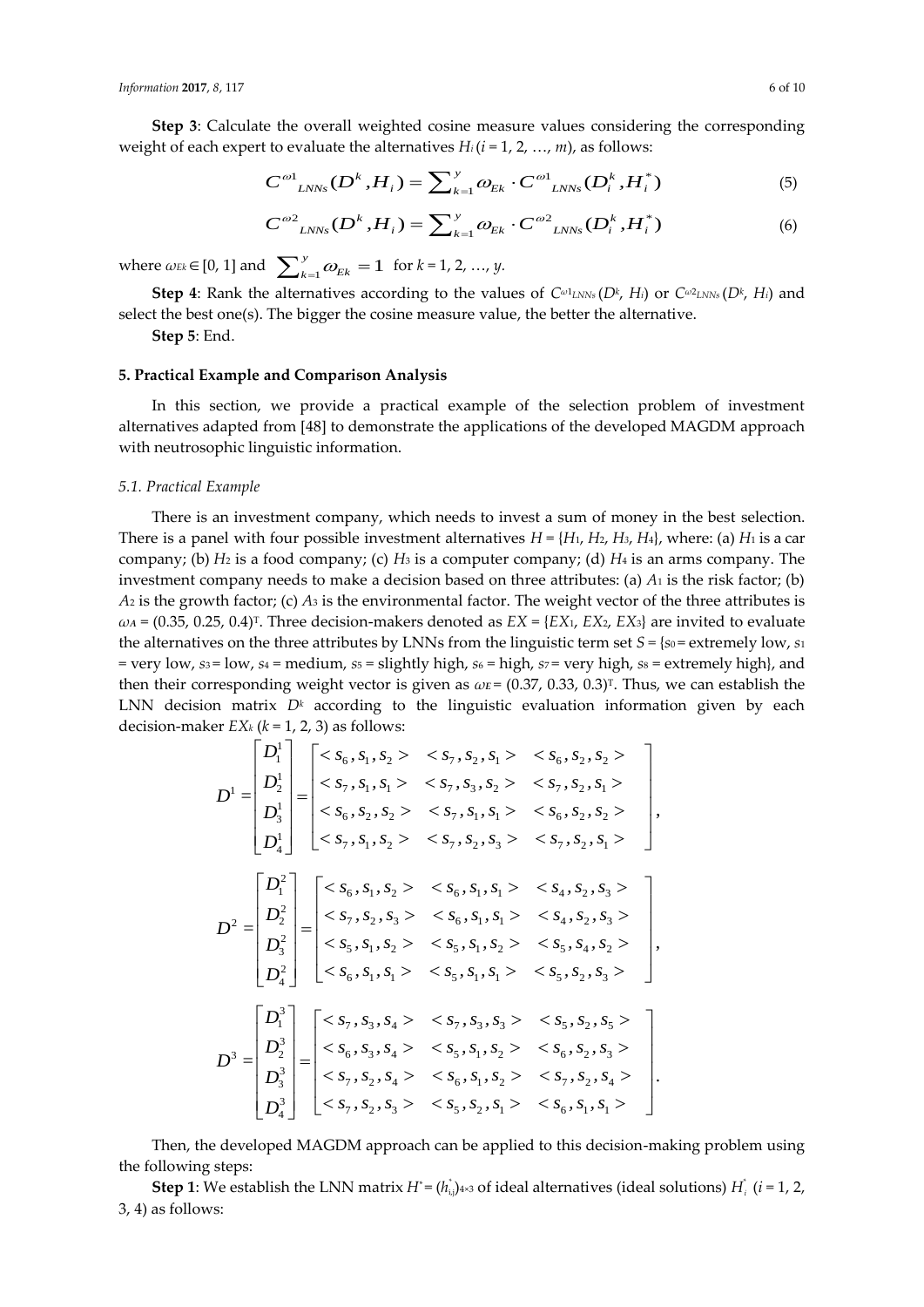$$
H^* = \begin{bmatrix} H_1^* \\ H_2^* \\ H_3^* \\ H_4^* \end{bmatrix} = \begin{bmatrix} < s_8, s_0, s_0 > < s_8, s_0, s_0 > < s_8, s_0, s_0 > \\ < s_8, s_0, s_0 > < s_8, s_0, s_0 > < s_8, s_0, s_0 > \\ < s_8, s_0, s_0 > < s_8, s_0, s_0 > < s_8, s_0, s_0 > \\ < s_8, s_0, s_0 > < s_8, s_0, s_0 > < s_8, s_0, s_0 > \end{bmatrix},
$$

where  $h_{i}^{*}$  $\left[ H_4^* \right] \left[ < s_8, s_0, s_0 > s_8, s_0, s_0 > s_8, s_0, s_0 > \right]$ <br>  $h_{i,j}^* = < max(s_{a_{i,j}}), min(s_{\beta_{i,j}}), min(s_{\gamma_{i,j}}) > = < s_8, s_0, s_0 > (i = 1, 2, 3, 4; j = 1, 2, 3)$  and  $H_k^* = \{ \langle s_8, s_0, s_0 \rangle \langle s_8, s_0, s_0 \rangle \langle s_8, s_0, s_0 \rangle \}$  (k = 1, 2, 3, 4).

**Step 2**: We calculate the weighted cosine measure values based on the distance between  $D_i^k$  and the ideal alternative  $H_{{\rm i}}^{*}$  by Equation (3) as follows:

 $C^{\omega 1}$ LNNs  $(D^1, H^*) = \{C^{\omega 1}$ LNNs  $(D_1^1, H_1^*)$ ,  $C^{\omega 1}$ LNNs  $(D_2^1, H_2^*)$ ,  $C^{\omega 1}$ LNNs  $(D_3^1, H_3^*)$ ,  $C^{\omega 1}$ LNNs  $(D_4^1, H_4^*)\} = \{0.9425,$ 0.9606, 0.9381, 0.9554};

 $C^{\omega 1}$ LNNs  $(D^2, H^*) = \{C^{\omega 1}$ LNNs  $(D_1^2, H_1^*)$ ,  $C^{\omega 1}$ LNNs  $(D_2^2, H_2^*)$ ,  $C^{\omega 1}$ LNNs  $(D_3^2, H_3^*)$ ,  $C^{\omega 1}$ LNNs  $(D_4^2, H_4^*)\} = \{0.9055$ , 0.8974, 0.8869, 0.9212};

 $C^{\omega 1}$ LNNs  $(D^3, H^*) = \{C^{\omega 1}$ LNNs  $(D_1^3, H_1^*)$ ,  $C^{\omega 1}$ LNNs  $(D_2^3, H_2^*)$ ,  $C^{\omega 1}$ LNNs  $(D_3^3, H_3^*)$ ,  $C^{\omega 1}$ LNNs  $(D_4^3, H_4^*)\} = \{0.8447,$ 0.8807, 0.9094, 0.9407}

Similarly, we can calculate the weighted cosine measure values based on the included angle cosine of two vectors between  $D^{\text{k}}_{\text{i}}$  and the ideal alternative  $H_{\text{i}}^{\text{*}}$  by Equation (4) as follows:

 $C^{\omega 2}$ LNNs  $(D^1, H^*) = \{C^{\omega 2}$ LNNs  $(D_1^1, H^*$ ),  $C^{\omega 2}$ LNNs  $(D_2^1, H_2^*)$ ,  $C^{\omega 2}$ LNNs  $(D_3^1, H_3^*)$ ,  $C^{\omega 2}$ LNNs  $(D_4^1, H_4^*)\} = \{0.9279,$ 0.9464, 0.9234, 0.9367};

 $C^{\omega 2}$ LNNs  $(D^2, H^*) = \{C^{\omega 2}$ LNNs  $(D_1^2, H_1^*)$ ,  $C^{\omega 2}$ LNNs  $(D_2^2, H_2^*)$ ,  $C^{\omega 2}$ LNNs  $(D_3^2, H_3^*)$ ,  $C^{\omega 2}$ LNNs  $(D_4^2, H_4^*)\} = \{0.8684$ , 0.8516, 0.8459, 0.9057};

 $C^{\omega 2}$ LNNs  $(D^3, H^*) = \{C^{\omega 2}$ LNNs  $(D_1^3, H_1^*)$ ,  $C^{\omega 2}$ LNNs  $(D_2^3, H_2^*)$ ,  $C^{\omega 2}$ LNNs  $(D_3^3, H_3^*)$ ,  $C^{\omega 2}$ LNNs  $(D_4^3, H_4^*)\} = \{0.7708,$ 0.8400, 0.8663, 0.9287}.

**Step 3**: Considering the corresponding weight  $\omega E = (0.37, 0.33, 0.3)^T$  of the experts to evaluate the alternatives  $H_i$  ( $i = 1, 2, 3, 4$ ), we can calculate the overall weighted cosine measure values based on distance by Equation (5) as follows:

 $C^{\omega 1}$ LNNs  $(D^k, H_1) = 0.37 \times C^{\omega 1}$ LNNs  $(D_1^1, H_1^*)+0.33 \times C^{\omega 1}$ LNNs  $(D_1^2, H_1^*)+0.3 \times C^{\omega 1}$ LNNs  $(D_1^3, H_1^*)=0.9009$  $C^{\omega 1}$ LNNs  $(D^k, H_2) = 0.37 \times C^{\omega 1}$ LNNs  $(D_1^1, H_2^*)+0.33 \times C^{\omega 1}$ LNNs  $(D_1^2, H_2^*)+0.3 \times C^{\omega 1}$ LNNs  $(D_1^3, H_2^*)=0.9158$  $C^{\omega 1}$ LNNs  $(D^k, H_3) = 0.37 \times C^{\omega 1}$ LNNs  $(D_1^1, H_3^*)+0.33 \times C^{\omega 1}$ LNNs  $(D_1^2, H_3^*)+0.3 \times C^{\omega 1}$ LNNs  $(D_1^3, H_3^*)=0.9126$  $C^{\omega 1}$ LNNs  $(D^k, H_4) = 0.37 \times C^{\omega 1}$ LNNs  $(D_1^1, H_4^*) + 0.33 \times C^{\omega 1}$ LNNs  $(D_1^2, H_4^*) + 0.3 \times C^{\omega 1}$ LNNs  $(D_1^3, H_4^*) = 0.9397$ .

Similarly, we can calculate the overall weighted cosine measure values based on the included angle cosine of two vectors by Equation (6) as follows:

 $C^{\omega 2}$ LNNs (D<sup>k</sup>, H<sub>1</sub>) = 0.8611,  $C^{\omega 2}$ LNNs (D<sup>k</sup>, H<sub>2</sub>) = 0.8832,  $C^{\omega 2}$ LNNs (D<sup>k</sup>, H<sub>3</sub>) = 0.8807,  $C^{\omega 2}$ LNNs (D<sup>k</sup>, H<sub>4</sub>) = 0.9241.

**Step 4**: According to the above values of  $C^{\omega_1}$ *LNNs* (*D*<sup>*k*</sup>, *H<sub>i</sub>*) and  $C^{\omega_2}$ *LNNs* (*D*<sup>*k*</sup>, *H<sub>i</sub>*) (*i* = 1, 2, 3, 4), both the cosine measure values based on distance and the cosine measure values based on the included angle cosine of two vectors, there are the same ranking orders:  $H_4 > H_2 > H_3 > H_1$ . Thus, according to the maximum value of cosine similarity measures, the alternative *H*<sup>4</sup> is the best choice.

#### *5.2. Related Comparison*

For further comparison, Table 1 lists the MAGDM results based on the cosine measures of LNNs proposed in this paper and the LNNWAA and LNNWGA Operators in the relevant paper [48], respectively.

Obviously, from the result of Table 1, ranking orders and the best alternatives based on the new method proposed in this paper are consistent with the results provided by Fang and Ye [48]. Compared with the literature [48], the calculation process of the cosine measures for MAGDM proposed in this paper is relatively simple compared to the LNNWGA operator and the LNNWAA

,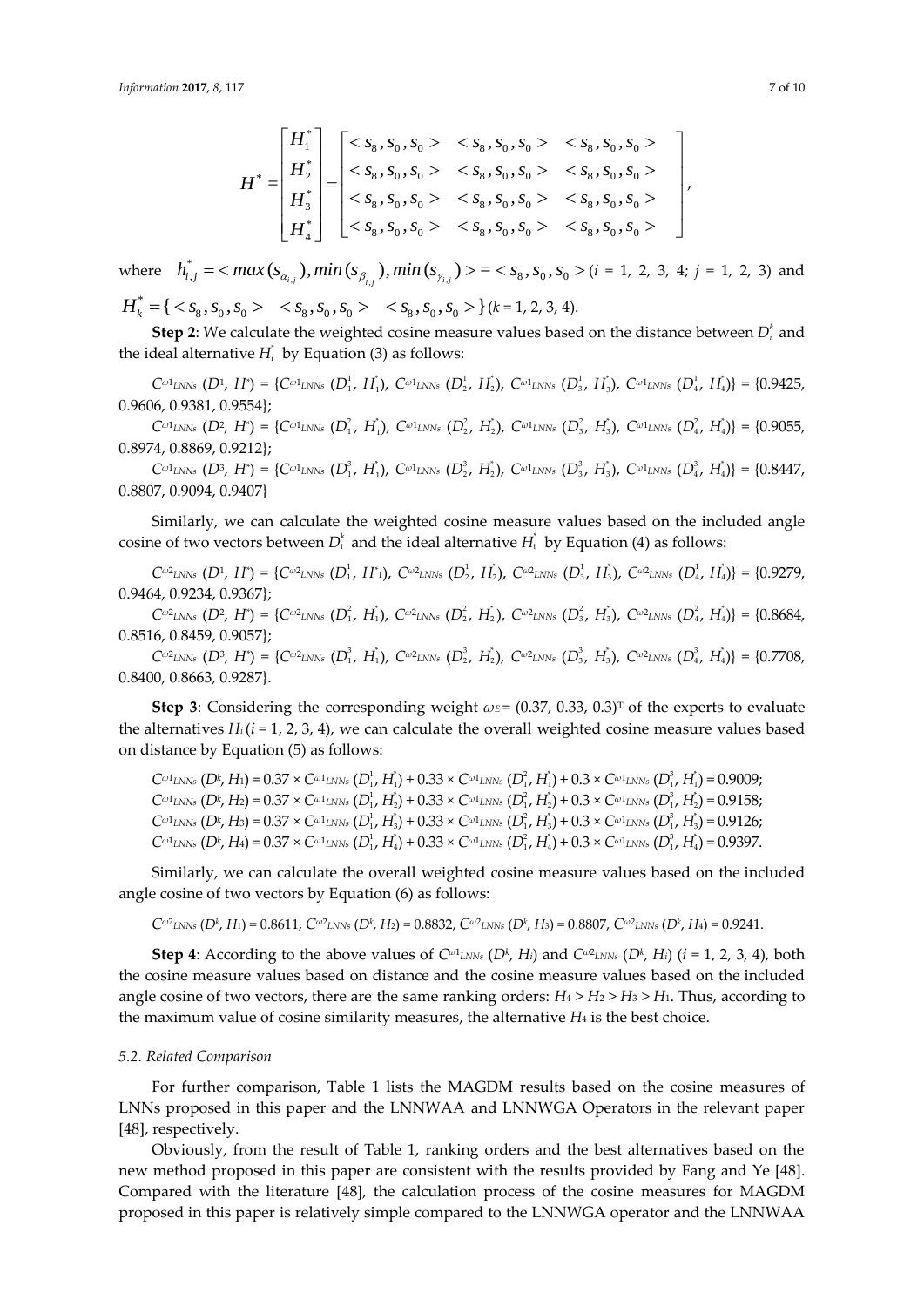operator in [48]. For further comparison, the MAGDM methods developed in the relevant papers [43,44] cannot deal with indeterminate and inconsistent linguistic information; while the method presented in this paper can solve linguistic decision-making problems with LNN information. The above comparisons demonstrate that this paper presented a new way for solving decision-making problems under an LNN environment.

| <b>MAGDM Method</b>              | <b>Cosine Measure Value (Score Function)</b> | <b>Ranking Order</b>          | The Best Alternative |
|----------------------------------|----------------------------------------------|-------------------------------|----------------------|
| $C^{\omega 1}$ LNNs $(D^k, H_i)$ | 0.9009, 0.9158, 0.9126, 0.9397               | $H_4$ > $H_2$ > $H_3$ > $H_1$ | H <sub>4</sub>       |
| $C^{\omega2}$ LNNs $(D^k, H_i)$  | 0.8611, 0.8832, 0.8807, 0.9241               | $H_4$ > $H_2$ > $H_3$ > $H_1$ | $H_4$                |
| LNNWAA Operator [48]             | 0.7528, 0.7770, 0.7613, 0.8060               | $H_4$ > $H_2$ > $H_3$ > $H_1$ | $H_4$                |
| LNNWGA Operator [48]             | 0.7397, 0.7747, 0.7513, 0.8035               | $H_4$ > $H_2$ > $H_3$ > $H_1$ | H4                   |

**Table 1.** Decision results based on LNN MAGDM methods.

## **6. Conclusions**

Under a linguistic environment, two cosine similarity measures of LNNs based on the distance and the included angle cosine of two vectors were presented in this paper. Then, an MAGDM method with LNNs was developed based on the proposed cosine similarity measures. Finally, to demonstrate the application and effectiveness of the proposed method, we introduced a practical example about the MAGDM problems based on the cosine similarity measures of LNNs. The decision-making results show that the proposed method can effectively solve decision-making problems with LNN information. In the future work, we shall study some new correlation coefficients between LNNs and their MAGDM methods, and extend the similarity measures to linguistic neutrosophic cubic numbers [51].

**Acknowledgments:** This paper was supposed by the Public Technology Research Project of Zhejiang province (LGG18F030008).

**Author Contributions:** Lilian Shi proposed two cosine measures of LNNs and their decision-making method; Jun Ye revised the manuscript; the authors have read and approved the final manuscript.

**Conflicts of Interest:** The author declares that there is no conflict of interest regarding the publication of this paper.

## **References**

- 1. Zadeh, L.A. The concept of a linguistic variable and its application to approximate reasoning Part I. *Inf. Sci.* **1975**, *8*, 199–249, doi:10.1016/0020-0255(75)90036-5.
- 2. Herrera, F.; Herrera-Viedma, E.; Verdegay, L. A model of consensus in group decision making under linguistic assessments. *Fuzzy Sets Syst.* **1996**, *79*, 73–87, doi:10.1016/0165-0114(95)00107-7.
- 3. Herrera, F.; Herrera-Viedma, E. Linguistic decision analysis: Steps for solving decision problems under linguistic information. *Fuzzy Sets Syst.* **2000**, *115*, 67–82, [doi:10.1016/S0165](https://doi.org/10.1016/S0165-0114(99)00024-X)-0114(99)00024-X.
- 4. Wang, J.H.; Hao, J.Y. A new version of 2-tuple fuzzy linguistic representation model for computing with words. *IEEE Trans. Fuzzy Syst.* **2006**, *14*, 435–445, doi:[10.1109/TFUZZ.2006.876337.](https://doi.org/10.1109/TFUZZ.2006.876337)
- 5. Martı´nez, L.; Herrera, F. An overview on the 2-tuple linguistic model for computing with words in decision making: Extensions, applications and challenges. *Inf. Sci.* **2012**, *207*, 1–18, [doi:10.1016/j.ins.2012.04.025.](https://doi.org/10.1016/j.ins.2012.04.025)
- 6. José, M.M.; Anna, M.G.-L. Induced 2-tuple linguistic generalized aggregation operators and their application in decision-making. *Inf. Sci.* **2013**, *236*, 1–16, doi:10.1016/j.ins.2013.02.039.
- 7. Wang, J.; Wang, J.Q.; Zhang, H.Y.; Chen, X.H. Multi-criteria group decision making approach based on 2-tuple linguistic aggregation operators with multi-hesitant fuzzy linguistic information. *Int. J. Fuzzy Syst.* **2016**, *18*, 81–97, doi:10.1007/s40815-015-0050-3.
- 8. Liu, P.D.; Teng, F. An extended TODIM method for multiple attribute group decision-making based on 2-dimension uncertain linguistic variable. *Complexity* **2016**, *21*, 20–30, doi:10.1002/cplx.21625.
- 9. Liu, P.D.; He, L.; Yu, X. Generalized hybrid aggregation operators based on the 2-dimension uncertain linguistic information for multiple attribute group decision making. *Group Decis. Negot.* **2016**, *25*, 103–126, doi:10.1007/s10726-015-9434-x.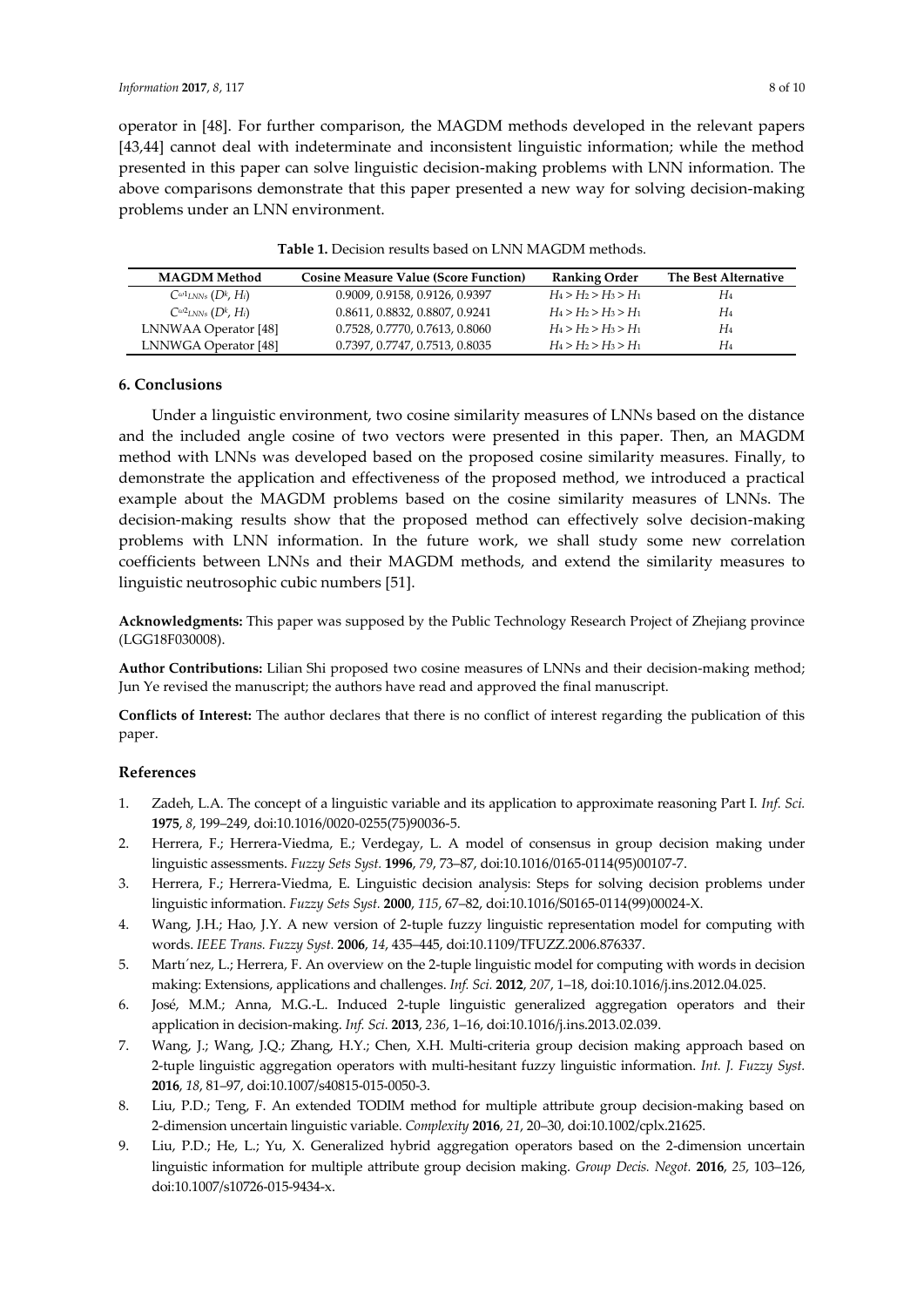- 10. Liu, W.H.; Liu, H.B.; Li, L.L. A multiple attribute group decision making method based on 2-dimension uncertain linguistic weighted Heronian mean aggregation operator. *Int. J. Comput. Commun. Control* **2017**, *12*, 254–264.
- 11. Xu, Z.S. A method based on linguistic aggregation operators for group decision making with linguistic preference relations. *Inf. Sci.* **2004**, *166*, 19–30, doi:10.1016/j.ins.2003.10.006.
- 12. Xu, Z.S. A note on linguistic hybrid arithmetic averaging operator in multiple attribute group decision making with linguistic information. *Group Decis. Negot.* **2006**, *15*, 593–604, doi:10.1007/s10726-005-9008-4.
- 13. Martı´nez, L.; Da, R.; Herrera, F.; Herrera-Viedma, E.; Wang, P.P. Linguistic decision making: Tools and applications. *Inf. Sci.* **2009**, *179*, 2297–2298, doi:10.1016/j.ins.2008.12.017.
- 14. Merigo', J.M.; Casanovas, M.; Martı'nez, L. Linguistic aggregation operators for linguistic decision making based on the Dempster-Shafer theory of evidence. *Int. J. Uncertain. Fuzz. Knowl.-Based Syst.* **2010**, *18*, 287–304, [doi:10.1142/S0218488510006544.](https://doi.org/10.1142/S0218488510006544)
- 15. Pei, Z.; Shi, P. Fuzzy risk analysis based on linguistic aggregation operators. *Int. J. Innov. Comput. Inf. Control* **2011**, *7*, 7105–7117.
- 16. Wang, J.Q.; Li, H.B. Multi-criteria decision-making method based on aggregation operators for intuitionistic linguistic fuzzy numbers. *Control Decis.* **2010**, *25*, 1571–1574.
- 17. Du, Y.; Zuo, J. An extended TOPSIS method for the multiple attribute group decision making problems based on intuitionistic linguistic numbers. *Sci. Res. Essays* **2011**, *19*, 4125–4132.
- 18. Chen, Z.C.; Liu, P.D.; Pei, Z. An approach to multiple attribute group decision making based on linguistic intuitionistic fuzzy numbers. *Int. J. Comput. Intell. Syst.* **2015**, *8*, 747–760, doi:10.1080/18756891.2015.1061394.
- 19. Liu, P.D. Some generalized dependent aggregation operators with intuitionistic linguistic numbers and their application to group decision making. *J. Comput. Syst. Sci.* **2013**, *79*, 131–143, [doi:10.1016/j.jcss.2012.07.001.](https://doi.org/10.1016/j.jcss.2012.07.001)
- 20. Ju, Y.B.; Liu, X.Y.; Ju, D.W. Some new intuitionistic linguistic aggregation operators based on Maclaurin symmetric mean and their applications to multiple attribute group decision making. *Soft Comput.* **2015**, *20*, 4521–4548, doi:10.1007/s00500-015-1761-y.
- 21. Yu, S.M.; Wang, J.; Wang, J.Q. An extended TODIM approach with intuitionistic linguistic numbers. *Int. Trans. Oper. Res.* **2016**, doi:10.1111/itor.12363.
- 22. Zhang, H.Y.; Peng, H.G.; Wang, J.; Wang, J.Q. An extended outranking approach for multi-criteria decision-making problems with linguistic intuitionistic fuzzy numbers. *Appl. Soft Comput.* **2017**, *59*, 462–474, doi:10.1016/j.asoc.2017.06.013.
- 23. Liu, P.; Wang, P. Some improved linguistic intuitionistic fuzzy aggregation operators and their applications to multiple-attribute decision making. *Int. J. Inf. Technol. Decis. Mak.* **2017**, *16*, 817–850, doi:10.1142/ S0219622017500110.
- 24. Wang, J.Q.; Wang, P.; Wang, J.; Zhang, H.Y.; Chen, X.H. Atanassov's interval-valued intuitionistic linguistic multi-criteria group decision-making method based on trapezium cloud model. *IEEE Trans. Fuzzy Syst.* **2015**, *23*, 542–554, doi:[10.1109/TFUZZ.2014.2317500.](https://doi.org/10.1109/TFUZZ.2014.2317500)
- 25. Rodriguez, R.M.; Martinez, L.; Herrera, F. Hesitant fuzzy linguistic term sets for decision making. *IEEE Trans. Fuzzy Syst.* **2012**, *20*, 109–119, doi:[10.1109/TFUZZ.2011.2170076.](https://doi.org/10.1109/TFUZZ.2011.2170076)
- 26. Liu, H.B.; Rodrı'guez, R.M. A fuzzy envelope for hesitant fuzzy linguistic term set and its application to multi-criteria decision making. *Inf. Sci.* **2014**, *258*, 220–238, doi:10.1016/j.ins.2013.07.027.
- 27. Wang, J.Q.; Wu, J.T.; Wang, J.; Zhang, H.Y.; Chen, X.H. Interval valued hesitant fuzzy linguistic sets and their applications in multi-criteria decision-making problems. *Inf. Sci.* **2014**, *288*, 55–72, doi:10.1016/j.ins.2014.07.034.
- 28. Meng, F.Y.; Chen, X.H.; Zhang, Q. Multi-attribute decision analysis under a linguistic hesitant fuzzy environment. *Inf. Sci.* **2014**, *267*, 287–305, doi:10.1016/j.ins.2014.02.012.
- 29. Wang, J.; Wang, J.Q.; Zhang, H.Y.; Chen, X.H. Multi-criteria decision-making based on hesitant fuzzy linguistic term sets: An outranking approach. *Knowl.-Based Syst.* **2015**, *86*, 224–236, doi:10.1016/ j.knosys.2015.06.007.
- 30. Wang, J.Q.; Wu, J.T.; Wang, J.; Zhang, H.Y.; Chen, X.H. Multi-criteria decision-making methods based on the Hausdorff distance of hesitant fuzzy linguistic numbers. *Soft Comput.* **2015**, *20*, 1621–1633, doi:10.1007/s00500-015-1609-5.
- 31. Wang, J.; Wang, J.Q.; Zhang, H.Y. A likelihood-based TODIM approach based on multi-hesitant fuzzy linguistic information for evaluation in logistics outsourcing. *Comput. Ind. Eng.* **2016**, *99*, 287–299, doi:10.1016/j.cie.2016.07.023.